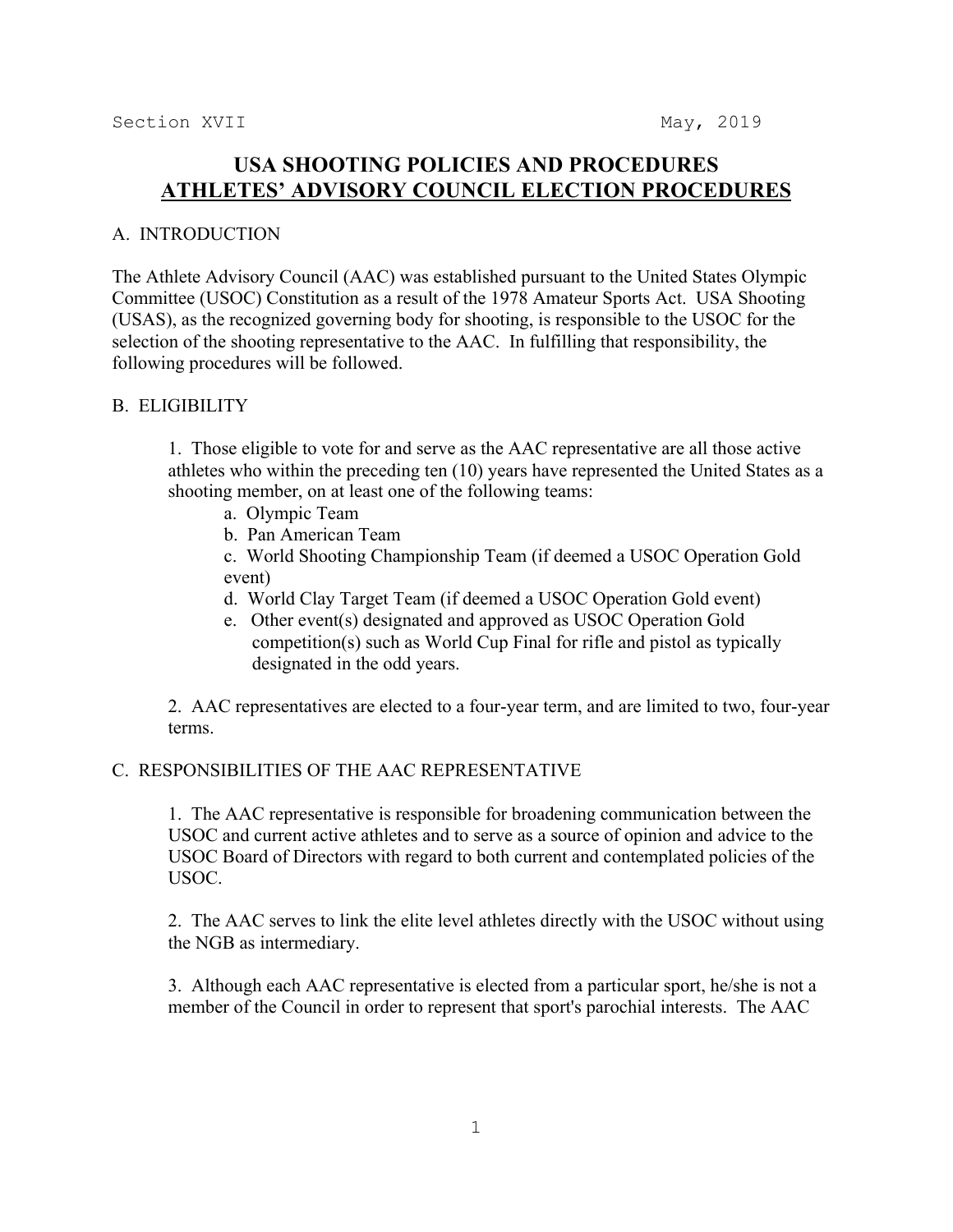uses the varied background of its members to provide an extensive information base from which it can formulate policies for the USOC.

4. AAC meetings are normally held three or four times a year. The AAC representative for Shooting is automatically a member of the USA Shooting Board of Directors.

5. The AAC representative must have knowledge of amateur eligibility rules, the USAS Bylaws, the USOC AAC Bylaws, USAS protest and grievance procedures, and drug and doping rules as they apply to shooting.

#### D. ELECTION PROCEDURES

- 1. The Chair of the USAS Board shall appoint a special subcommittee of no less than three members to oversee the election. The USOC AAC Representative will serve as the athlete member to the special subcommittee.
- 2. The election will be announced and nominations solicited on the USAS website and/or in *USA Shooting News*, and also by email to eligible voters*.* A listing of eligible athletes will be posted on the website and included in the soliciting email to eligible voters.
- 3. Election procedures using electronic means may be used. Those procedures will be determined by the special subcommittee.
- 4. The election will be conducted by the special subcommittee no later than November 15<sup>th</sup> in the Olympic year. Election results will be provided to the USOC and USAS Board.
- 5. The AAC and Alternate's term of office begins January 1 of the year following the Olympic Games.
- 6. The representative and the alternate must be of opposite sexes.

7. A list of all eligible athletes must be sent to each elector. Each eligible athlete may nominate not more than three male and three female candidates in their discipline and return their ballot by a specific date.

8. Ballots must be approved by the supervision of the special subcommittee. The special subcommittee has the authority to delegate this responsibility to a commercial entity providing voting services that meets the approval of the special subcommittee for service and confidentiality requirements. All returned ballots must include the voter's identity to